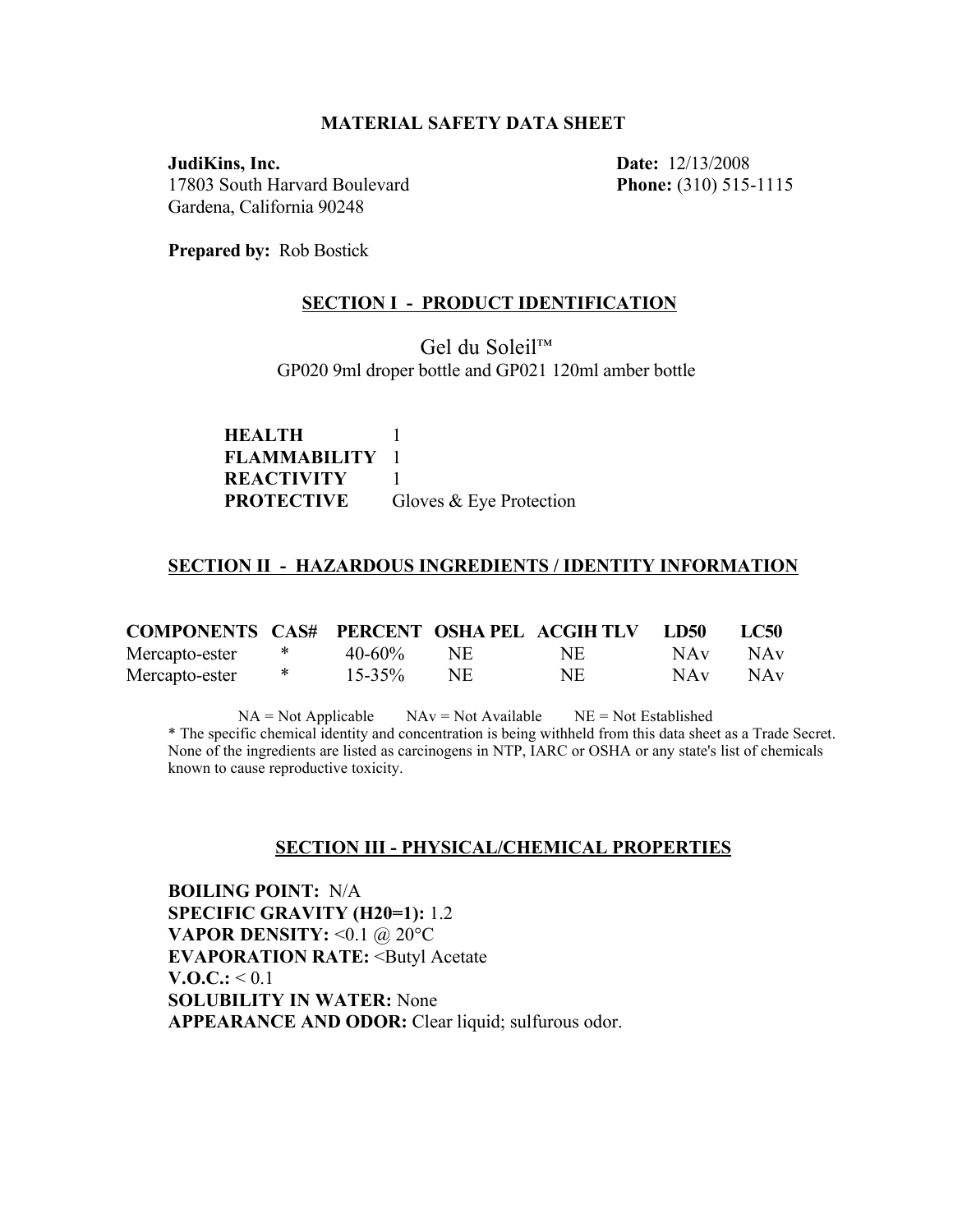# **SECTION IV - FIRE AND EXPLOSION HAZARD DATA**

**FLASH POINT:** 175°C/350°F **METHOD USED:** open cup

**FLAMMABILITY:** No **LOWER:** N/A **UPPER:** N/A

**EXTINGUISHING MEDIA:** Carbon dioxide, foam or dry chemical.

**SPECIAL FIRE FIGHTING PROCEDURES:** Use self-contained breathing apparatus and full protective clothing.

**HAZARDOUS COMBUSTION PRODUCTS:** Could generate carbon monoxide and hydrogen sulfide. A small amount of HCN will be generated at incomplete combustion.

# **SECTION V - REACTIVITY DATA**

**STABILITY:** Stable **CONDITIONS TO AVOID:** None known **HAZARDOUS DECOMPOSITION OR BYPRODUCTS:** None known **HAZARDOUS POLYMERIZATION:** Will not occur

### **SECTION VI - HEALTH HAZARD DATA**

#### **CARCINOGENICITY:** No

**ACUTE:** May cause dermatitis, shortness of breath, fainting, headaches and nausea. **CHRONIC:** Repeated or prolonged skin contact may cause sensitization.

**EXPOSURE LIMITS:** None established for mixture.

**LD50 (Mixture):** No data for mixture

**LC50 (Mixture):** No data for mixture

**CARCINOGENICITY:** No

**TERATOGENICITY:** No

**REPRODUCTIVE TOXICITY:** No

**MUTAGENICITY:** No

**IRRITANCY OF PRODUCTS:** Moderate eye and skin irritant. Inhalation of vapors or mists may cause irritation of the respiratory tract.

**SENSITIZATION TO PRODUCT:** Can cause an allergic reaction.

SYNERGISTIC PRODUCTS: The use of certain alcohols in conjunction with this product can increase the risk of skin irritation and/or sensitization as they remove the protective oils on the skin.

### **EMERGENCY AND FIRST AID PROCEDURES:**

**EYE CONTACT:** If the material gets in the eyes, immediately wash the eyes with copious amounts of water, occasionally lifting the lower and upper eyelids. Continue for 15 minutes. Get medical attention immediately.

**SKIN CONTACT:** If the material gets on the skin, immediately wash the area with soap and water and flush with water. If the material gets on clothing, remove the clothing and wash the affected area with soap and water. If irritation develops, get medical attention. Discard or wash contaminated clothing before reuse.

**INHALATION:** If overcome by vapors or fumes, remove to fresh air. Get medical attention if symptoms persist.

**INGESTION:** If the material has been swallowed, dilute with milk or water if the victim is alert. See doctor as soon as possible.